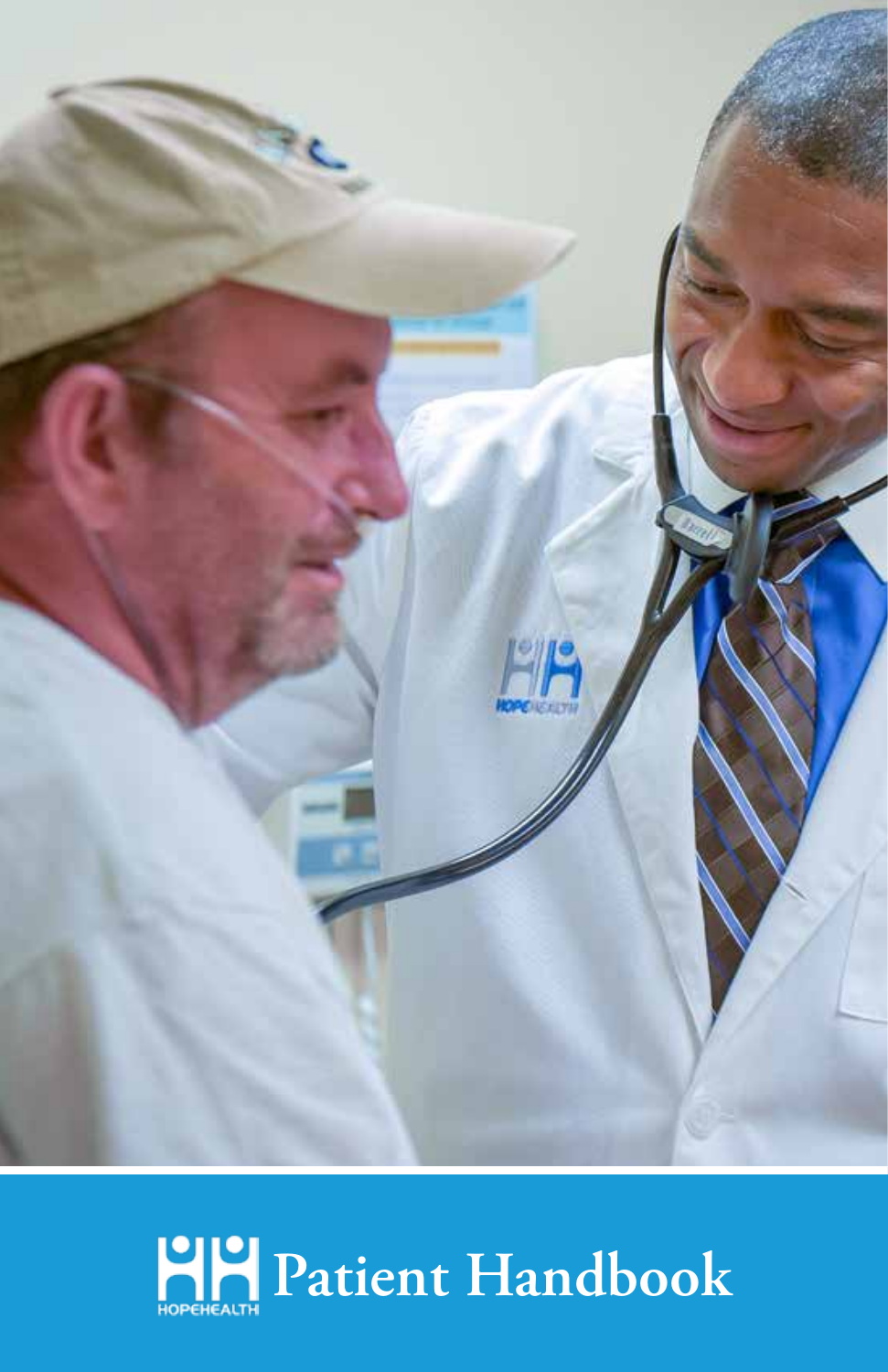PATIENT HANDBOOK | 2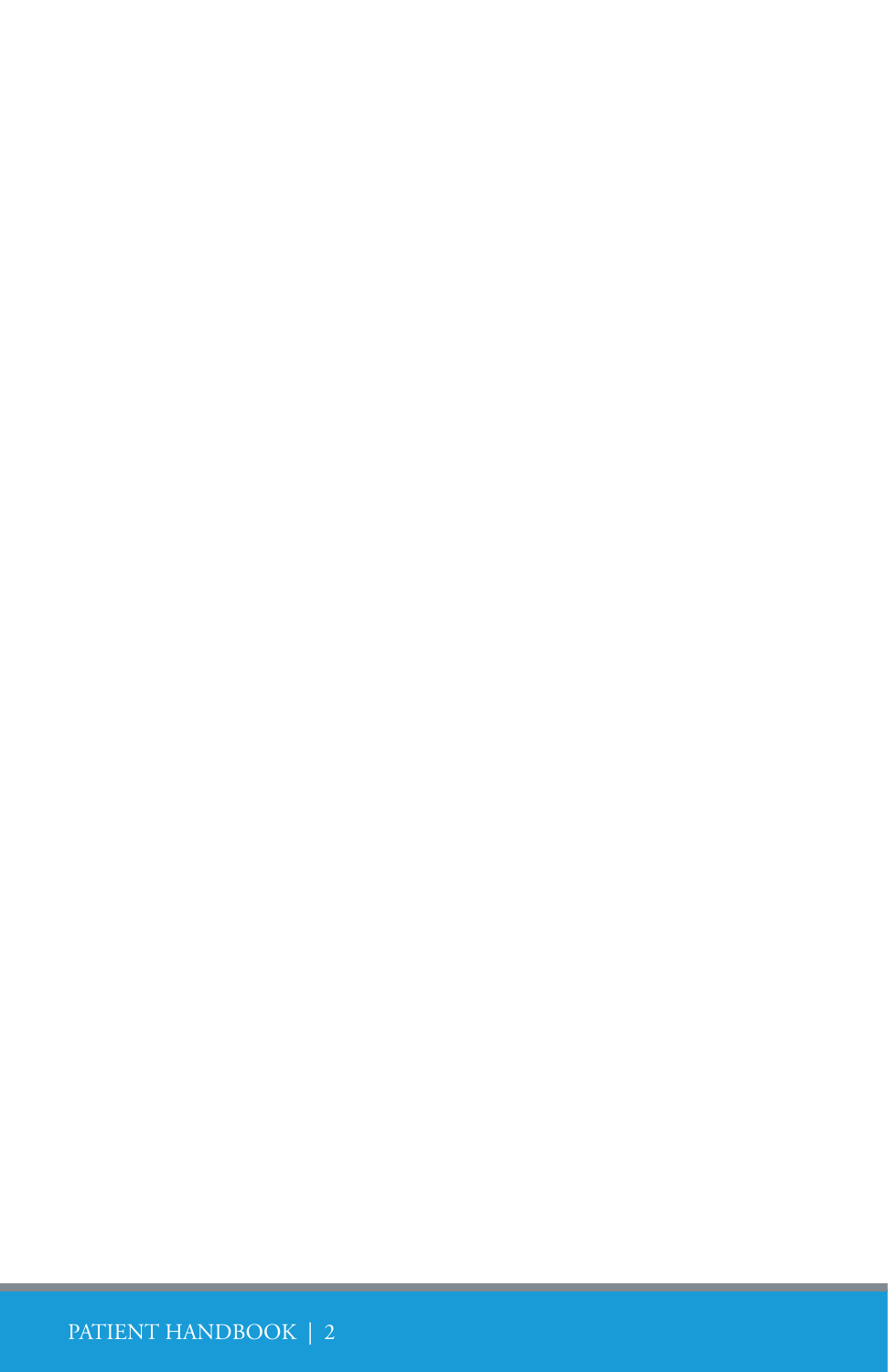### **Contents**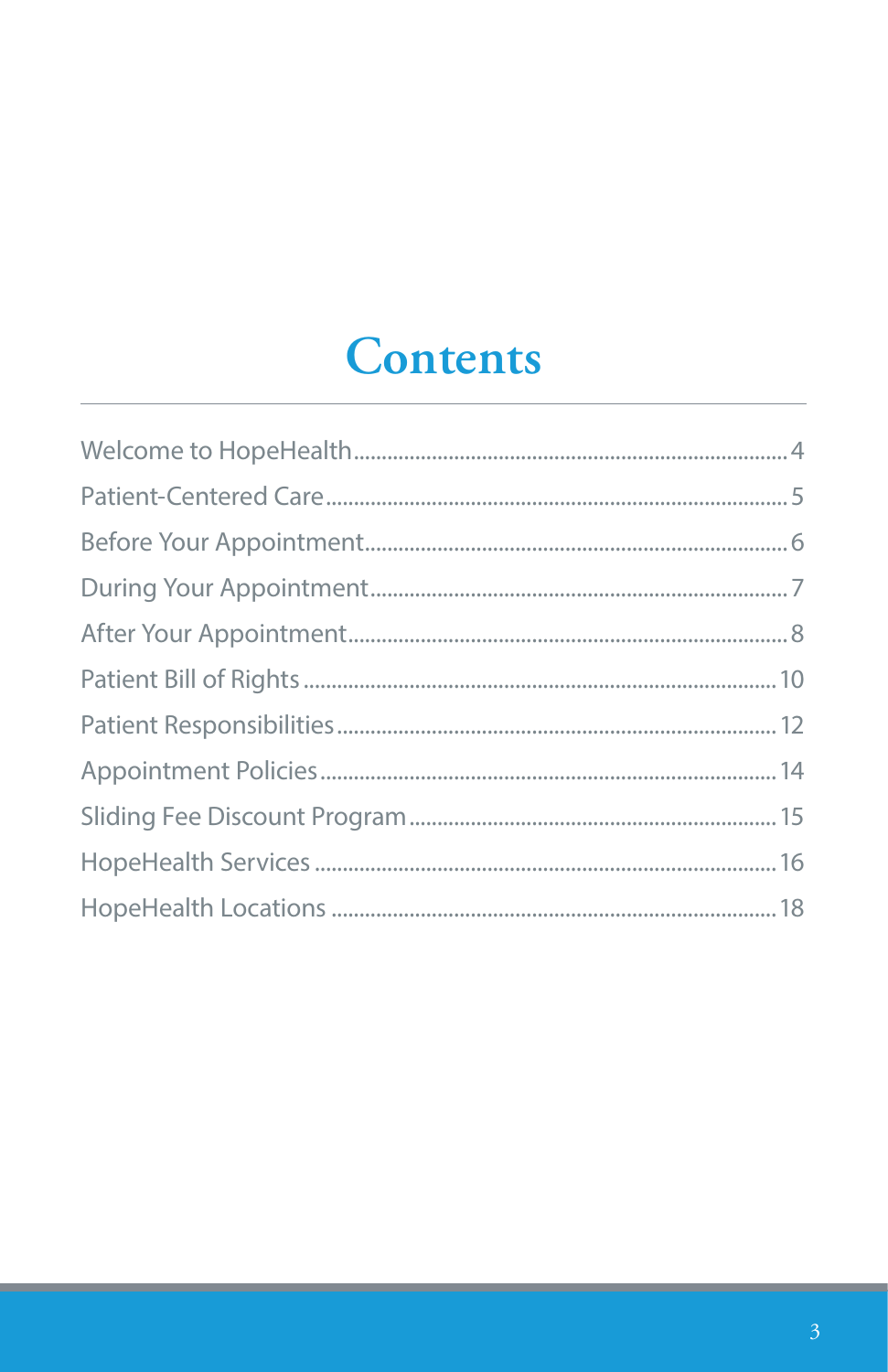## **Welcome to HopeHealth**

Thank you for choosing HopeHealth as your health care home. We are dedicated to providing quality, affordable health care for all.

We believe it is essential for our patients to be actively involved in their health care and are committed to providing you with excellent care through our integrated model.

Because of our commitment, we must emphasize how important it is for you to take responsibility for your health care needs. Please review the information in this booklet, and at any time during your care at HopeHealth, do not hesitate to ask your provider or other team members questions about any diagnosis, instructions, medications, or treatment.

We look forward to serving you.

Sincerely,

Edward M. Behling, MD Chief Medical Officer HopeHealth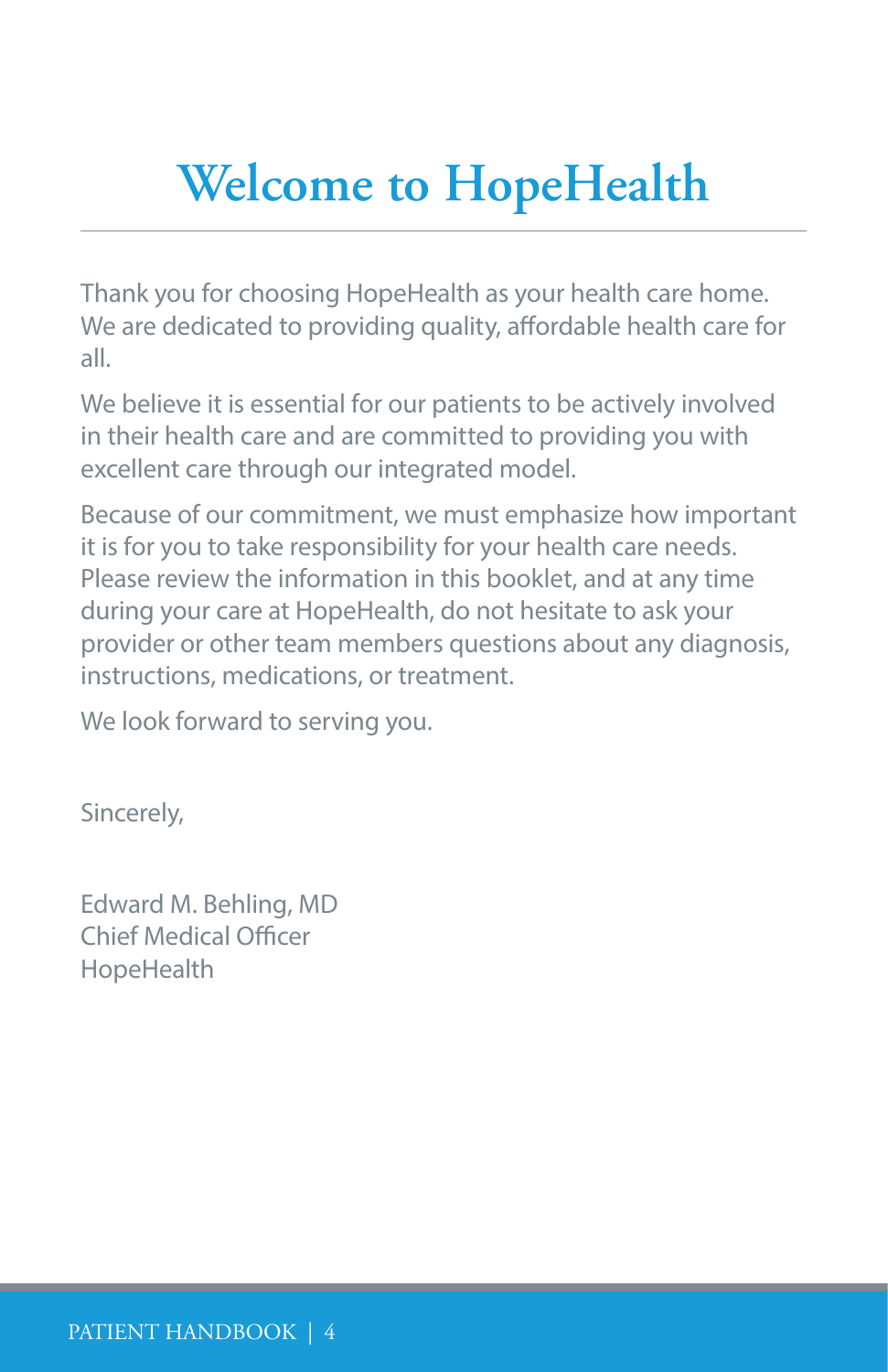## **Patient-Centered Care**

HopeHealth uses the Patient-Centered Medical Home (PCMH) model to provide comprehensive health care services which emphasizes the following principles:

- Health care revolves around you
- An established model of care coordination
- A commitment to continuous quality improvement

PCMH is an approach to health care that "is respectful and responsive to individual patient preferences, needs, and values, and ensures that patient values guide all clinical decisions" [Institute of Medicine]. The PCMH model of care empowers you as a patient and places an emphasis on the provider-patient partnership. If you choose to involve them, your family may also play an important role in your health care, providing support and helping to develop your treatment plan.

With HopeHealth as your medical home, you are part of a team that includes health care professionals, trusted friends or family members (if you wish), and, most importantly, you.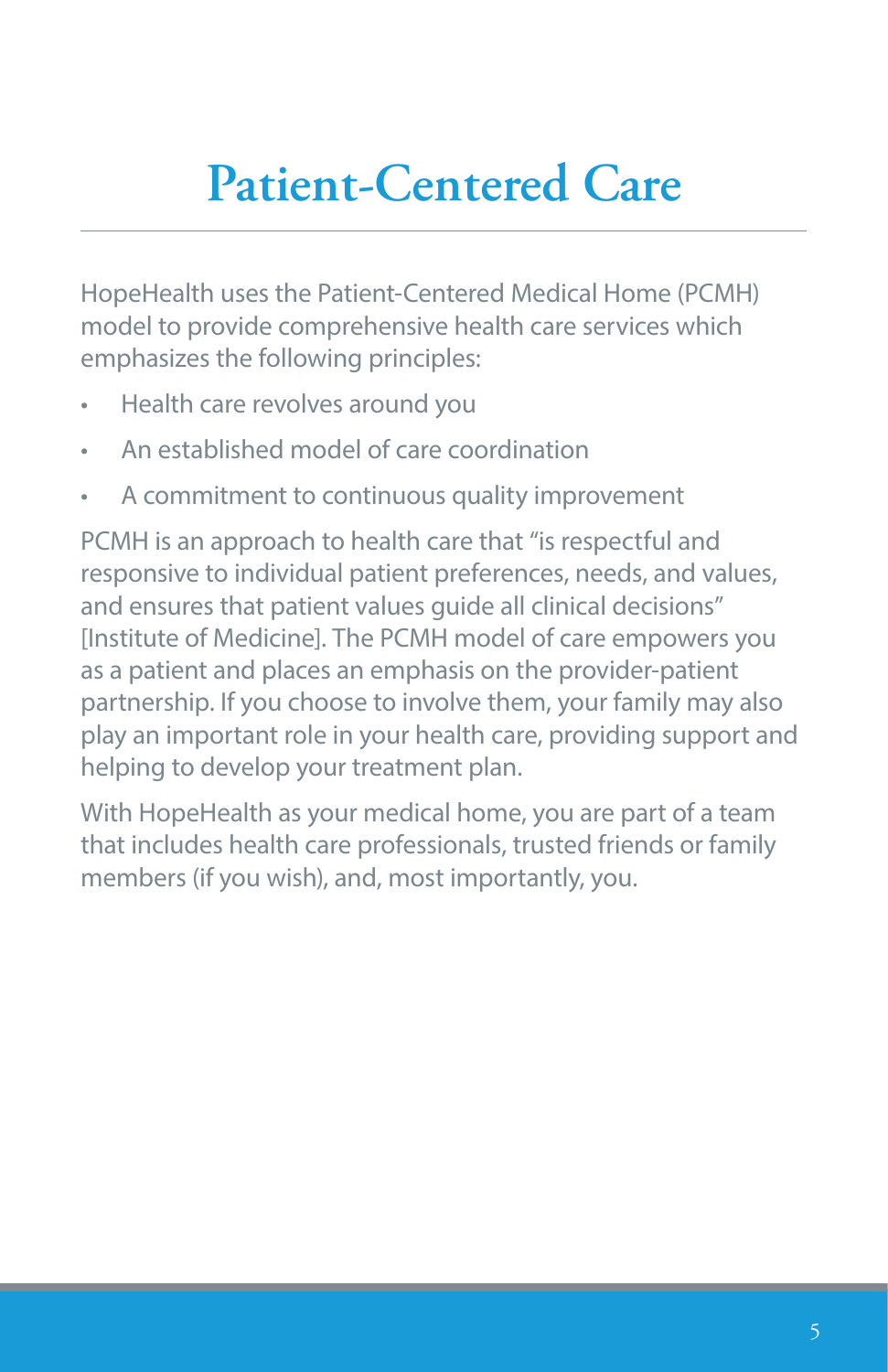### **Before Your Appointment**

- Make a list of your health questions. Ask a friend or relative for help if you need it. Put the questions most important to you at the top of your list.
- Ask a family member or trusted friend to go to your appointment with you.
- Make a list of your other health care providers. Write down their names, addresses, phone numbers, and the reason you visited them.
- Bring all of your medications to your appointment in their original containers. Be sure to include over-the-counter, natural and herbal medicines, and vitamins.
- Bring your insurance card or other insurance information, identification card, and household income verification (if you are interested in applying for our sliding fee discount program).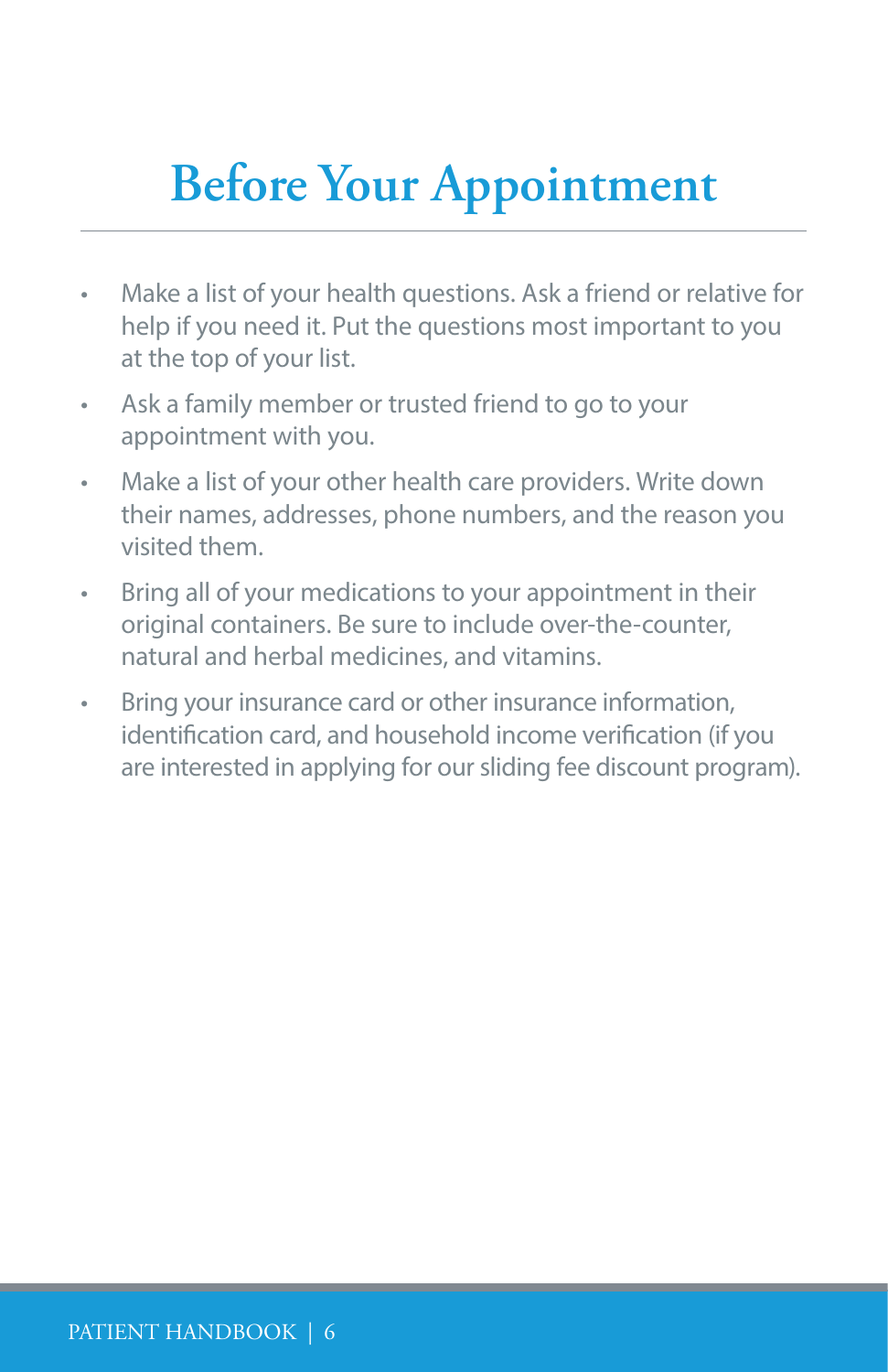# **During Your Appointment**

- Write down the names of your team members.
- Use your list of questions. Ask your most important questions first. Even if you cannot get all of your answers on the first visit, having a list will help you remember what still needs to be addressed.
- Your provider will take the time to get to know you as a whole person and will make an effort to develop a strong relationship with you.
- Your provider wants to make sure you understand your plan of care and treatment options and will clearly discuss the associated risks and benefits for each.
- A member of your care team will assess any language, cultural, literacy, or other barriers and provide resources to ensure you understand the information that is provided to you.
- Ask questions to make sure you understand your treatment plan and next steps. Use your own words to repeat back what was discussed.
- Sign up for our patient portal so that you can view your medical history, visit summaries, lab results, appointment information, request medication refills, access educational materials, and more.
- HopeHealth partners with several educational institutions, and health care professional students may participate in your care during your visit. Please inform a member of your care team if you prefer not to have a student observe or participate in your care.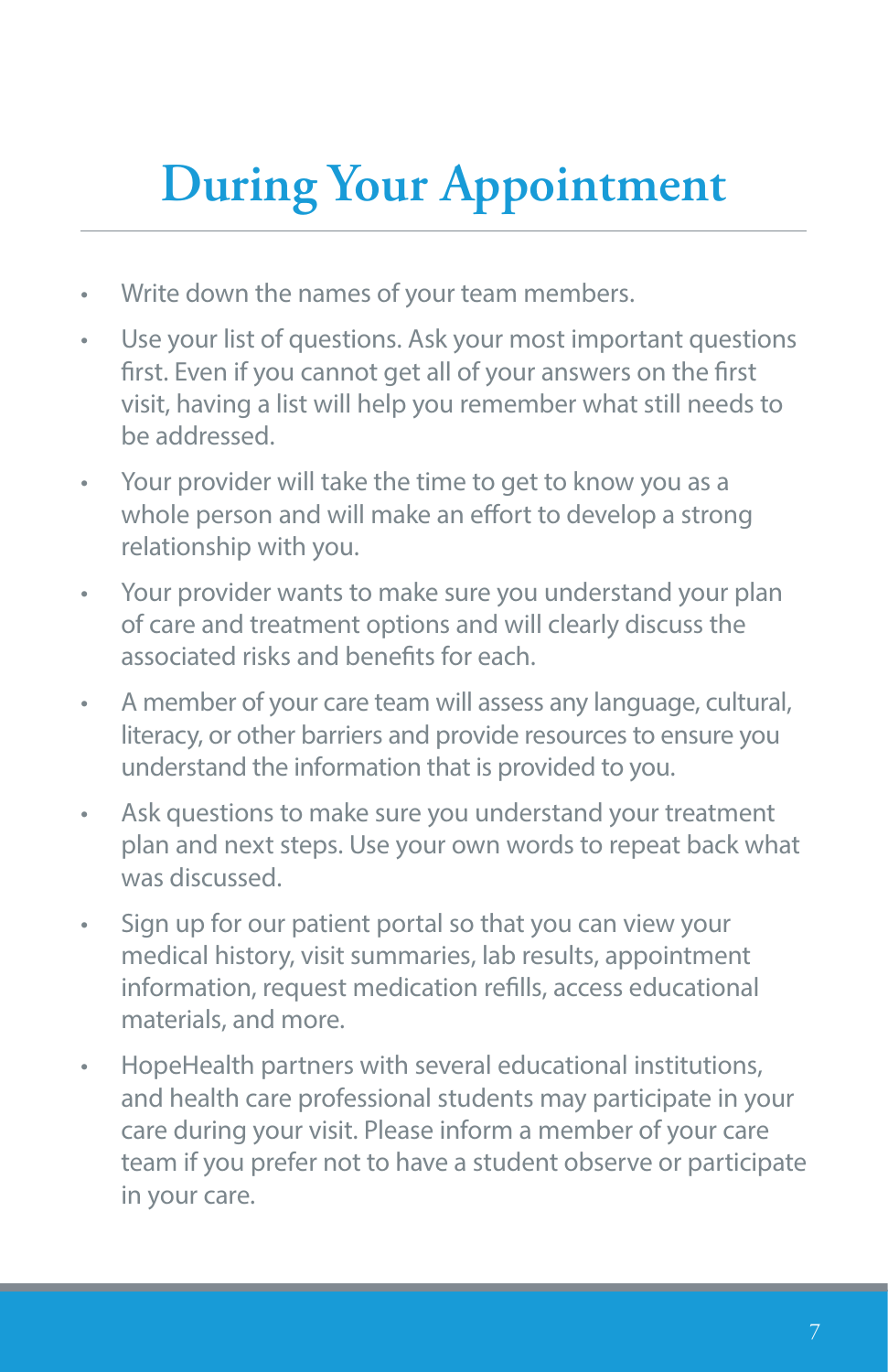# **After Your Appointment**

- Your medical records will be available to you via the patient portal or hard copy upon request.
- We will provide educational materials about your medical conditions. You may request additional information using our secure patient portal.
- If you need to communicate with your provider outside of your regularly scheduled office visits, you may contact our office via telephone, or you may send a secure message through the patient portal. During regular business hours, call 843-667-9414. You may be asked to leave a message for your provider's nurse, but you should expect a call back within 24 hours.
- Before or after normal business hours, call our office and follow the prompts to speak to an answering service representative who will promptly get your message to the on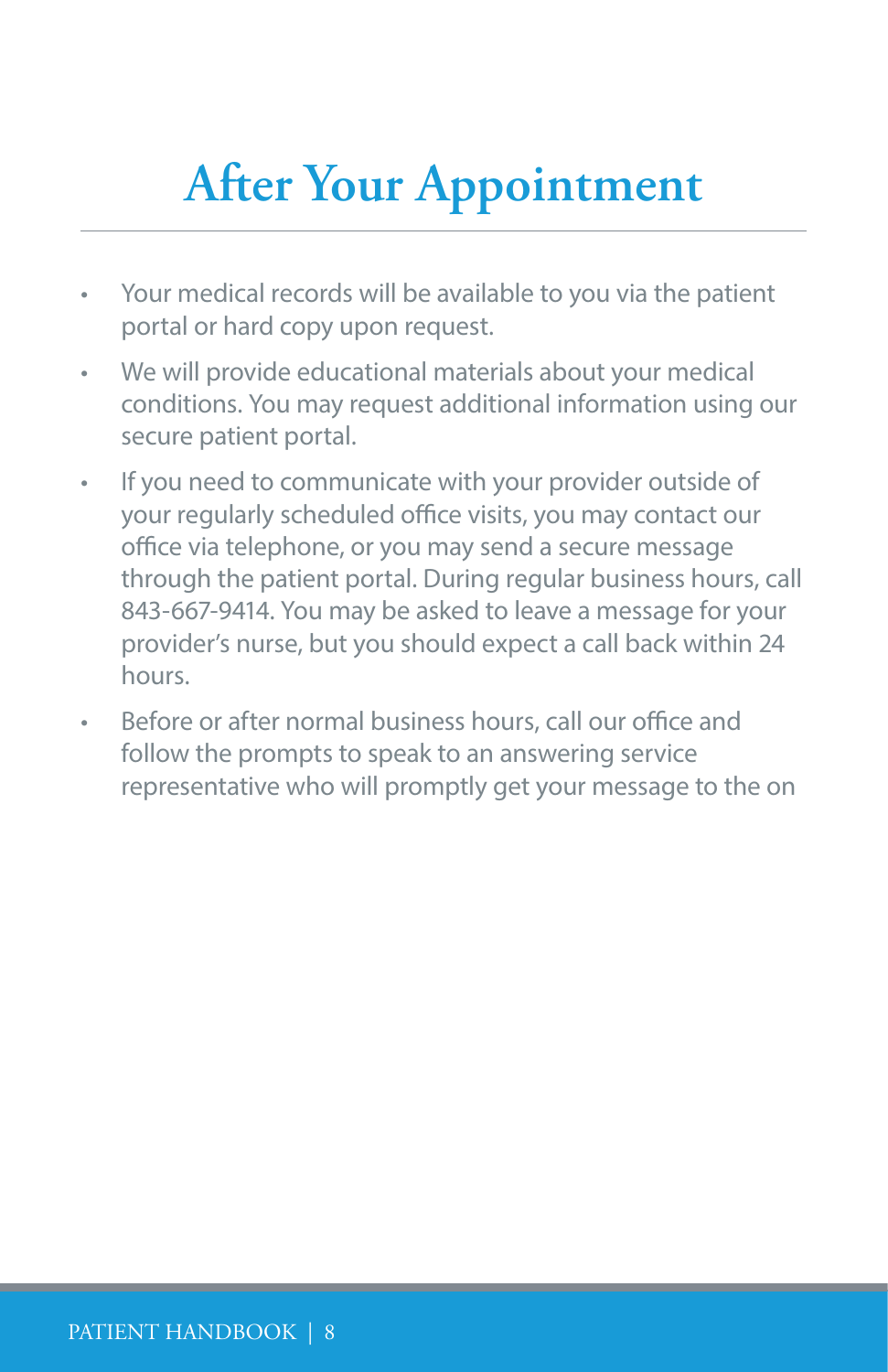call provider. It is important that you are available to answer your telephone as your call will be returned by a provider or call center representative shortly.

- Please do not contact members of your care team via social media. Staff are requested not to respond to friend requests or other social media contacts from patients.
- If you need refills prior to your appointment, you can make the request via telephone or patient portal. Please notify us at least 5 days prior to running out of your medication. Some refill requests may require a face-to-face appointment with your provider.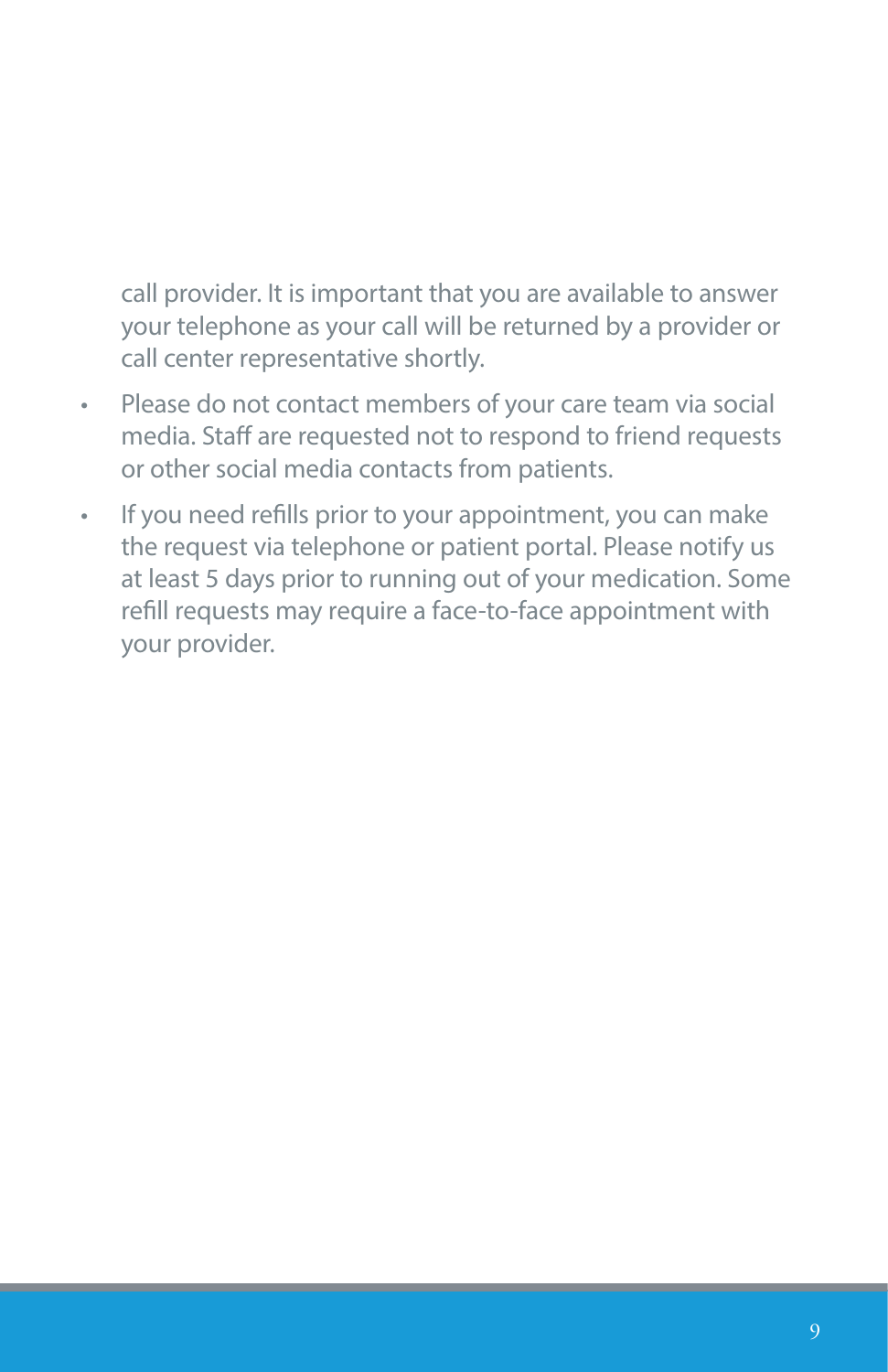# **Patient Bill of Rights**

You have the right to:

- 1. Receive care regardless of your ability to pay.
- 2. Receive considerate and respectful care regardless of your sex, age, race, religion, national origin, sexual orientation, or any other personal characteristics, including the primary source of payment for your care.
- 3. Be treated with consideration of your emotional, spiritual, and cultural needs.
- 4. Be fully informed of the services available to you at HopeHealth, including after hours and emergency care as well as the fees for all services.
- 5. Expect reasonable continuity of care and have a medical provider who is responsible for coordinating your care.
- 6. Request a second opinion when you believe it is necessary.
- 7. Know the names and positions of the people involved in your care by official name tag or personal introduction.
- 8. Seek assistance, such as a wheelchair or interpreter, which makes obtaining medical care easier.
- 9. Receive the necessary information you need about your health and medical conditions in a way you can understand, to participate in decisions about your care, and to give your informed consent before any diagnostic or therapeutic procedure is performed.
- 10. To fully participate in the decision-making process regarding your care. You may have parents, guardians, family members, or other individuals that you choose, to be involved.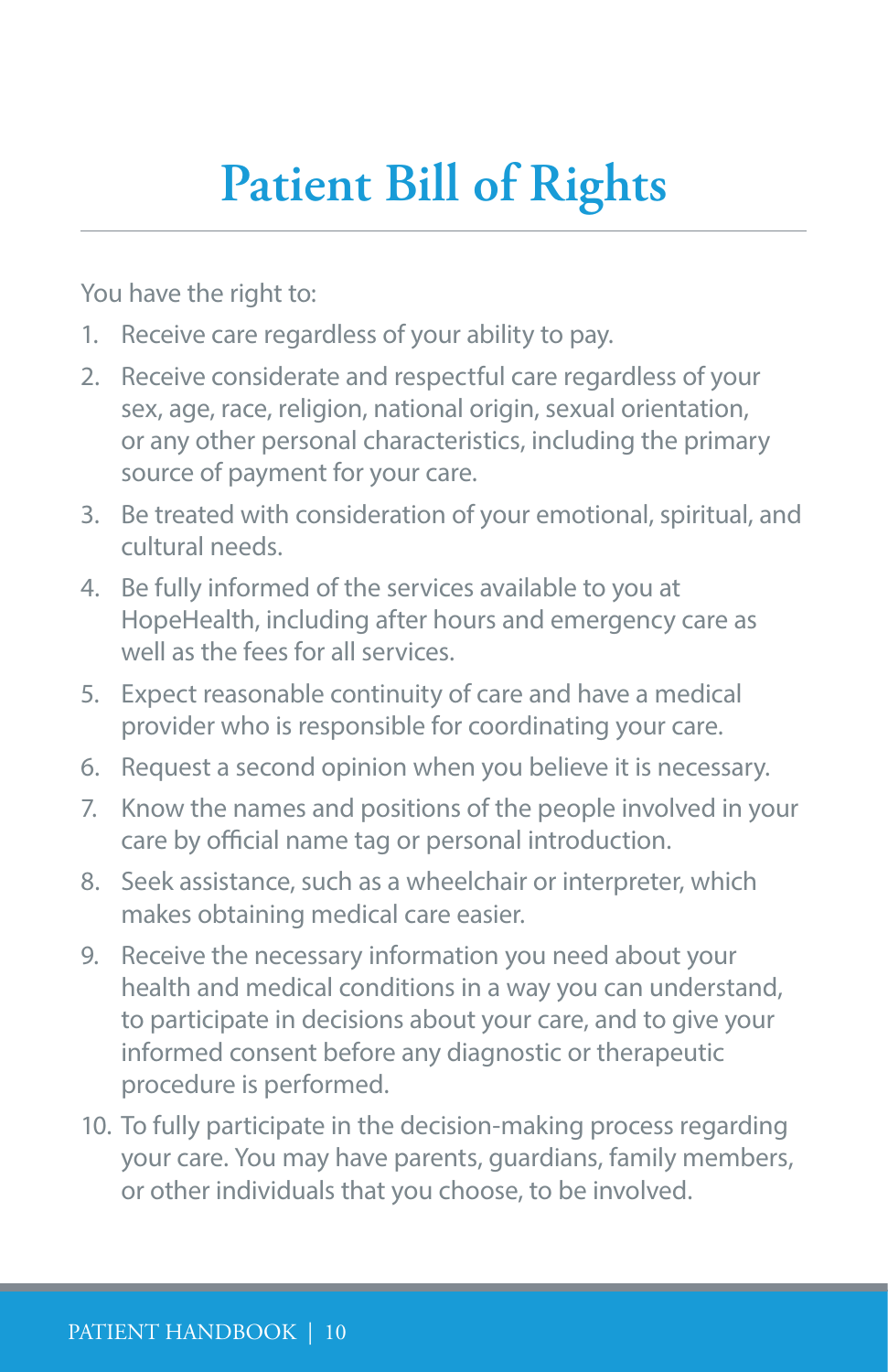- 11. Refuse a recommended treatment, to the extent permitted by law, and be informed of the risks associated with refusing treatment.
- 12. Review the records pertaining to your medical care and have the information explained to you, except when restricted by law.
- 13. Expect that your medical record will be kept confidential. For more information about your right to privacy, please carefully review HopeHealth's HIPAA and Notice of Privacy statements that are available to you in print and electronic formats.
- 14. Ask for and receive an explanation of any charges made by HopeHealth, even if they are covered by insurance.
- 15. Ask and be told of the existence of business relationships between HopeHealth, educational institutions, other health care providers, or payors that may affect your treatment and care.
- 16. Consent or decline to be in proposed research studies, tests affecting care and treatment, or tests requiring direct patient involvement.
- 17. Be told of HopeHealth policies and procedures that relate to patient care, treatment, and responsibilities.
- 18. Complete an Advance Directive. Please let a member of your health care team know if you are interested in learning more.
- 19. Express any complaints or concerns to your HopeHealth practice administrator or the director of customer engagement. You may also submit complaints or concerns via our website: **hope-health.org**.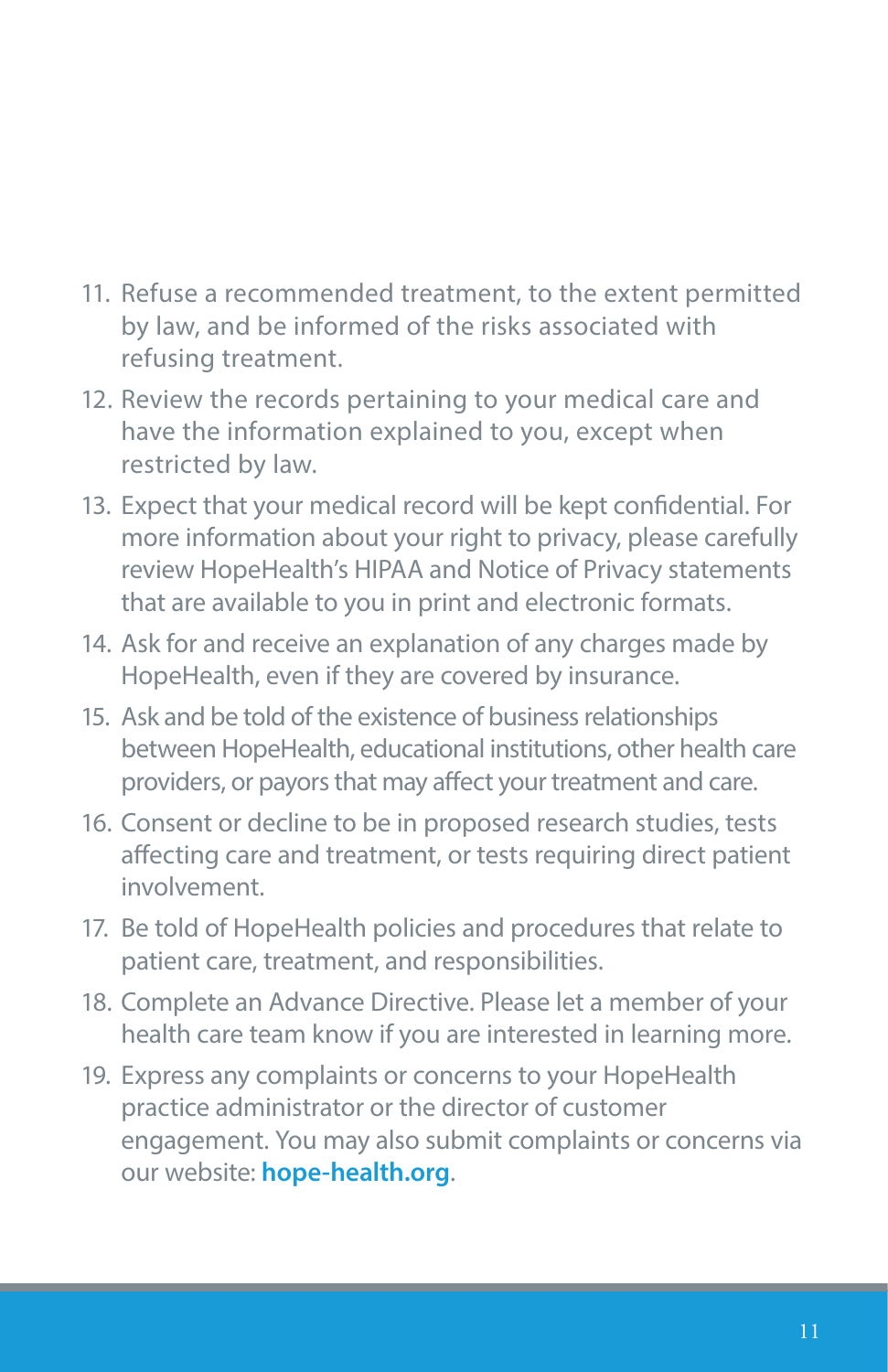# **Patient Responsibilities**

In order to provide you with the best care possible, please assume the following responsibilities:

- 1. Participate in care decisions and management in a respectful, courteous manner and follow the plan of care agreed upon. If you have any questions, just ask.
- 2. Give full, honest information on all forms and in conversations. Report any changes to your general condition, symptoms, allergies, etc.
- 3. Bring a list of your medications with you to your appointments. Ask for refills needed during your scheduled appointment. If you need refills prior to your appointment, you can make the request via telephone or patient portal. Please give at least 24 hours' notice.
- 4. Inspect all medications received from HopeHealth or any of our pharmacy partners before you leave the facility and any time you get a refill. If there is an error, please report it immediately to the pharmacy and your health care provider.
- 5. Notify a member of your care team of any emergency.
- 6. Keep appointments and be on time. If you must miss your appointment, please call at least 24 hours in advance to reschedule.
- 7. Treat our staff and other patients with respect.
- 8. Bring insurance information if applicable. If your coverage or company changes, bring the updated information to your appointment.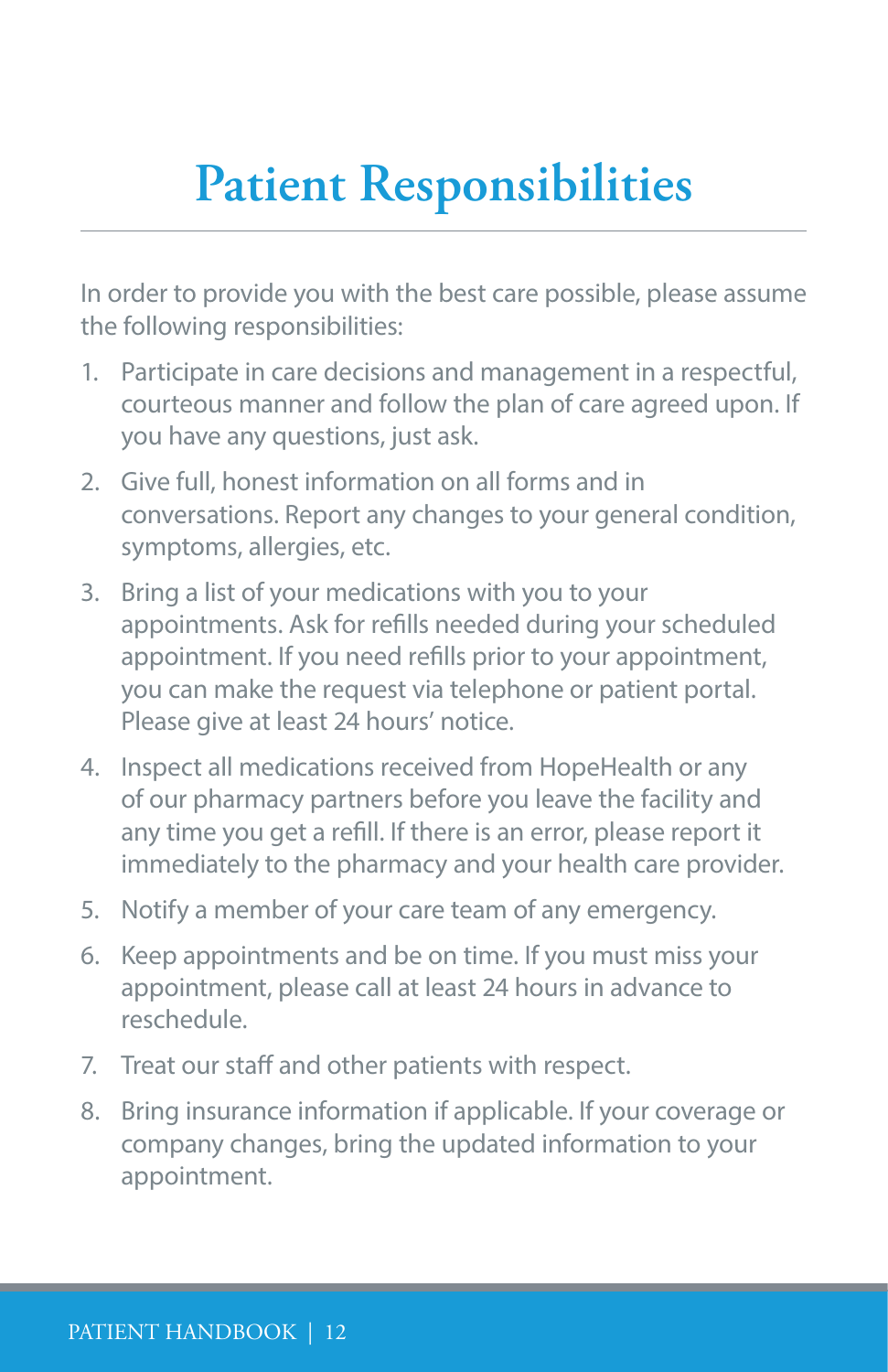- 9. Provide your insurance card (including Medicaid and Medicare cards) when you check in for your appointment.
- 10. Report any changes to your address or phone number as soon as possible.
- 11. If applicable, provide current documentation of your household income so that we can determine your eligibility for assistance. No patient will be denied health care services due to an inability to pay.
- 12. If you have questions about your care or your rights and responsibilities, please contact your provider's practice administrator.
- 13. Express any complaints or concerns to your HopeHealth practice administrator or the director of customer engagement. You may also submit complaints or concerns via our website: **hope-health.org.**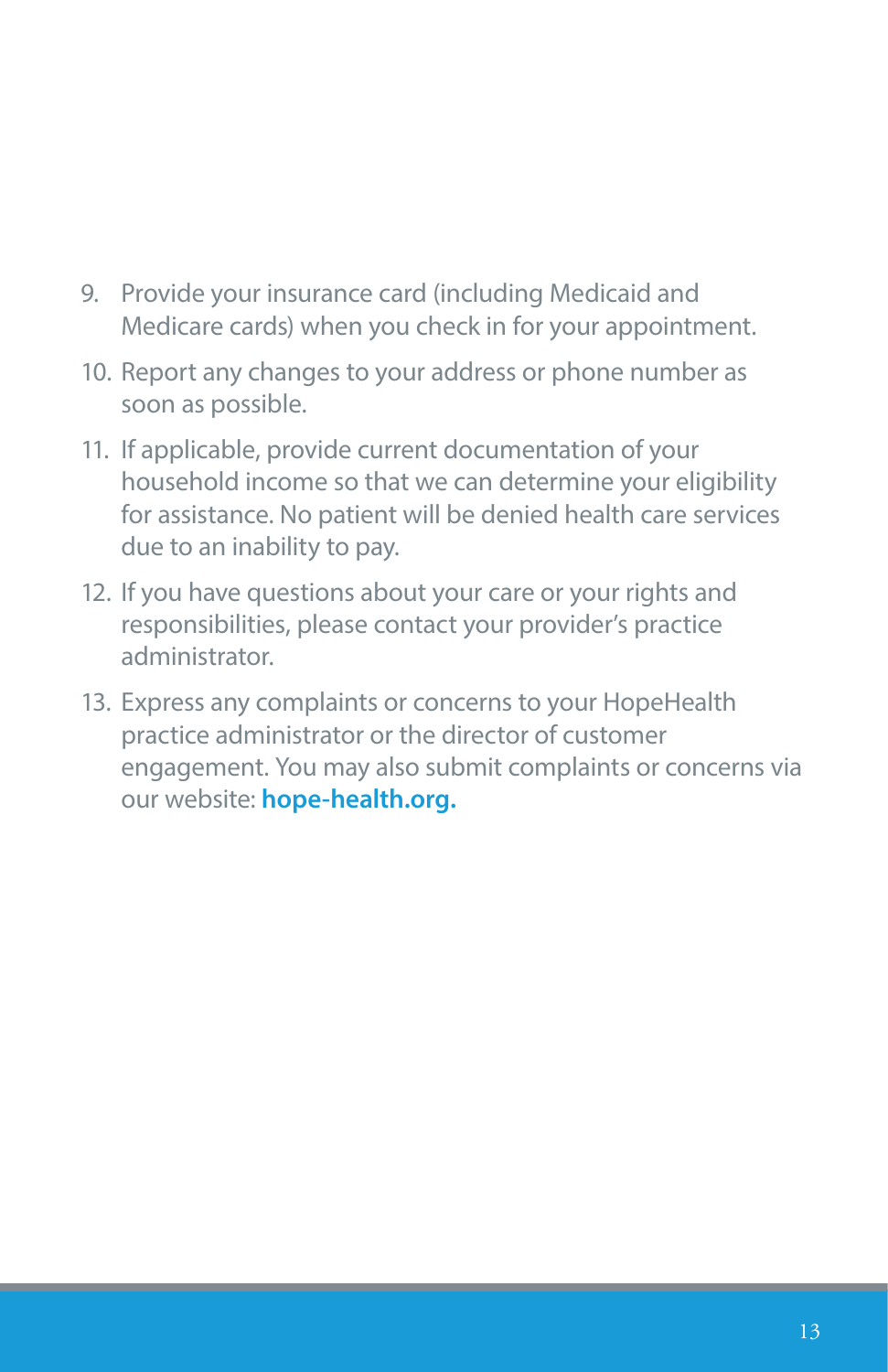# **Appointment Policies**

It is important for you to take responsibility for your health care needs. The first step is showing up and being punctual for your appointments.

If you are late for your appointment, you may have to be worked in or be asked to reschedule for another time.

Missed appointments affect our ability to provide you and others with quality care. If you must miss an appointment for any reason, please try to notify us at least 24 hours in advance. Repeatedly missing appointments may result in your discharge as a patient from our practice.

We will make every effort to provide an appointment time that is convenient for you. If there are unforeseen changes in our schedule which affects your appointment with our office, we will notify you as soon as possible by telephone, secure portal message, or via mail. Please tell our staff right away if your contact information changes, as it is critical that your provider is able to communicate with you regarding your health.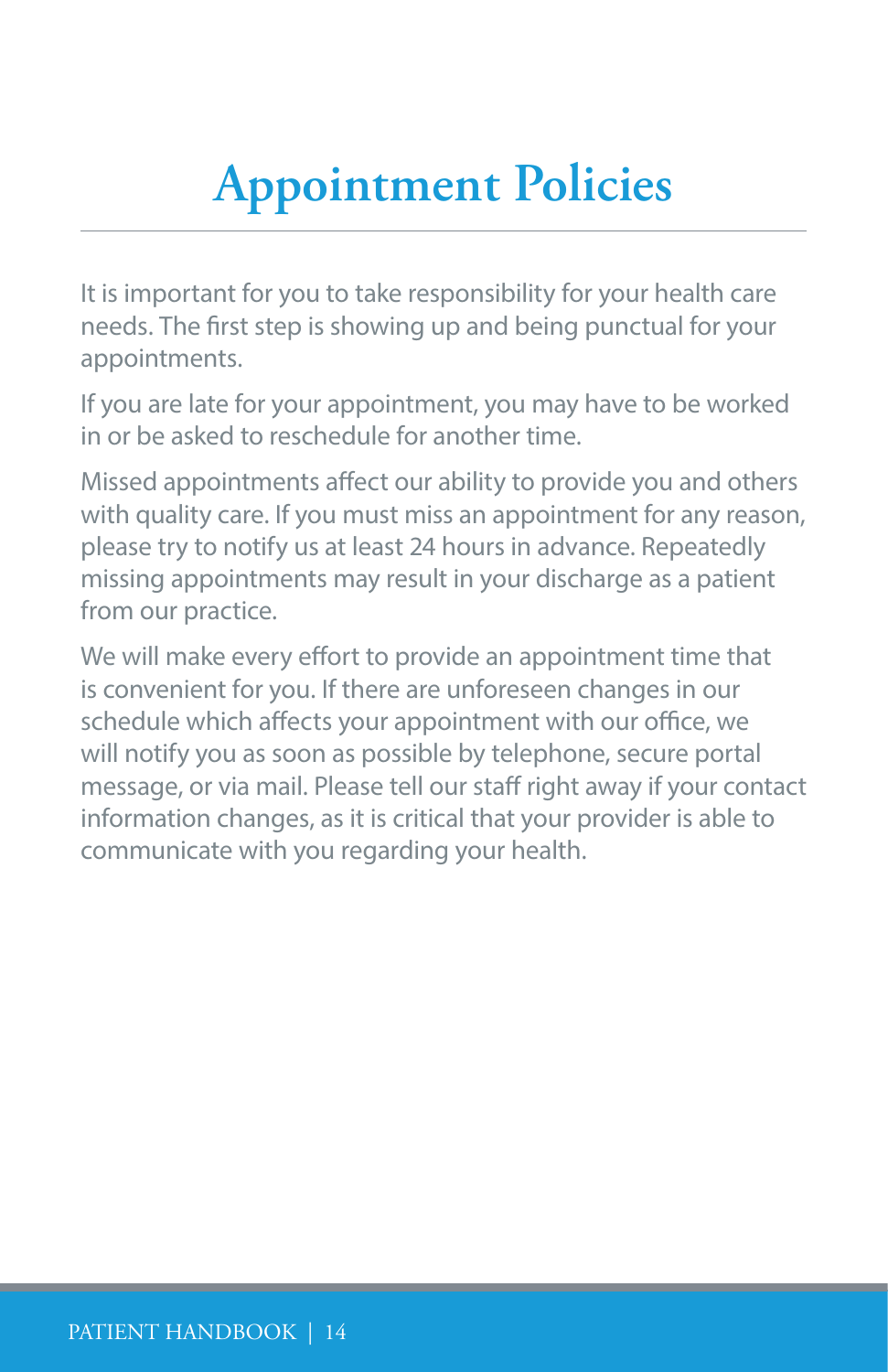# **Sliding Fee Discount Program**

HopeHealth provides services to all patients, regardless of insurance status. We accept all forms of insurance, including private insurance, Medicaid, and Medicare. As a community health center, we are dedicated to helping make health care affordable for everyone. If you do not have adequate insurance coverage, you may be eligible for our sliding fee discount program.

To determine eligibility for the sliding fee discount program, you will need to provide information about your household income. This may include:

- One month of most recent paycheck stubs or other income verification
- Tax returns to show income and household size

### **Patient Benefits Counselors**

HopeHealth's patient benefits counselors help new patients enroll in services and financial programs. These counselors will determine if you qualify for Medicaid, Medicare, the Affordable Care Act, the Drug Assistance Program, and/or our sliding fee scale program.

### **Drug Assistance Program**

If you cannot afford your medications, the Drug Assistance Program may be able to help. Ask to meet with one of our benefits counselors. Qualifying patients receive assistance for up to one year.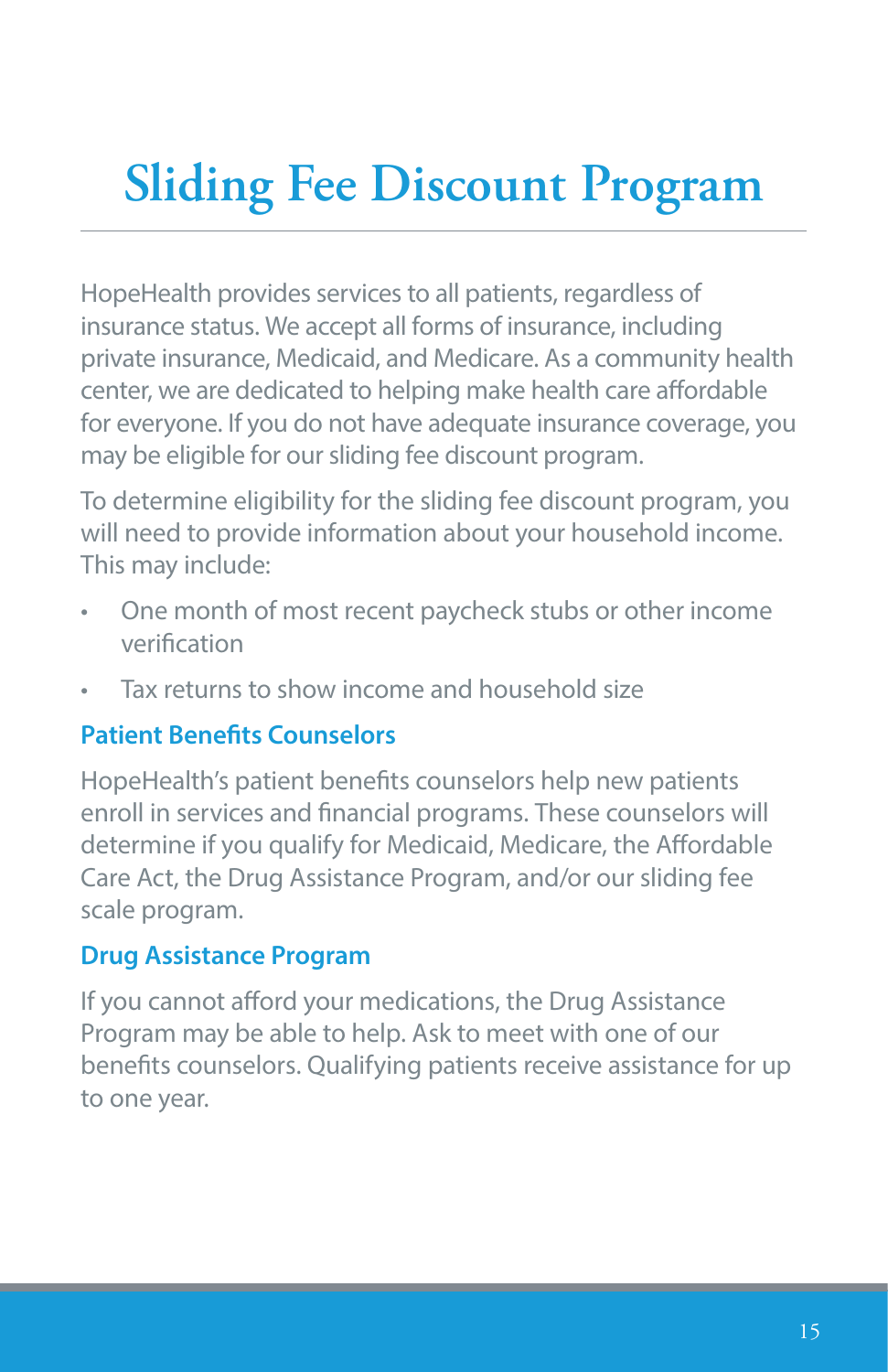## **HopeHealth Services**

HopeHealth provides a wide range of services to our patients.

A team of multi-disciplinary providers customize individual plans for each patient in order to best achieve health and wellness goals.

 Please contact a member of your care team if you would like to be referred to one of our special programs.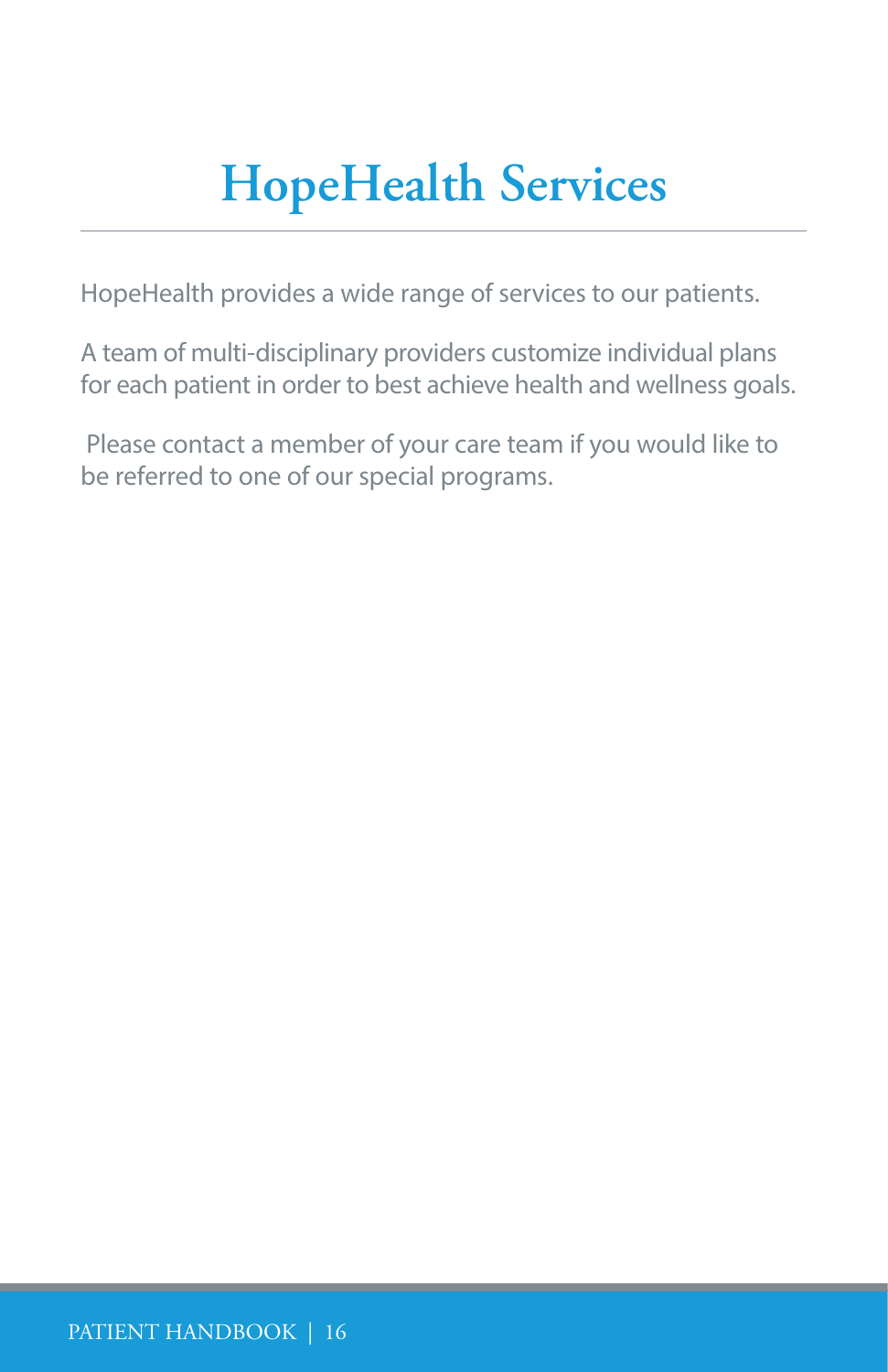Primary Care/ Family Medicine

Diabetes & Nutrition Services

Behavioral Health Services Rheumatology

Chronic Disease Management Radiology

School-based Services

Pharmacy/ Prescription Assistance

Substance Use Disorder **Treatment** 

Hepatitis Services Pediatric & Adolescent Care

Pain Management Women's Health Services

Latino Services HIV/AIDS Services

Endocrinology Infectious Diseases

Internal Medicine Dental Health Services

Chiropractic Care Pediatric Infectious **Diseases**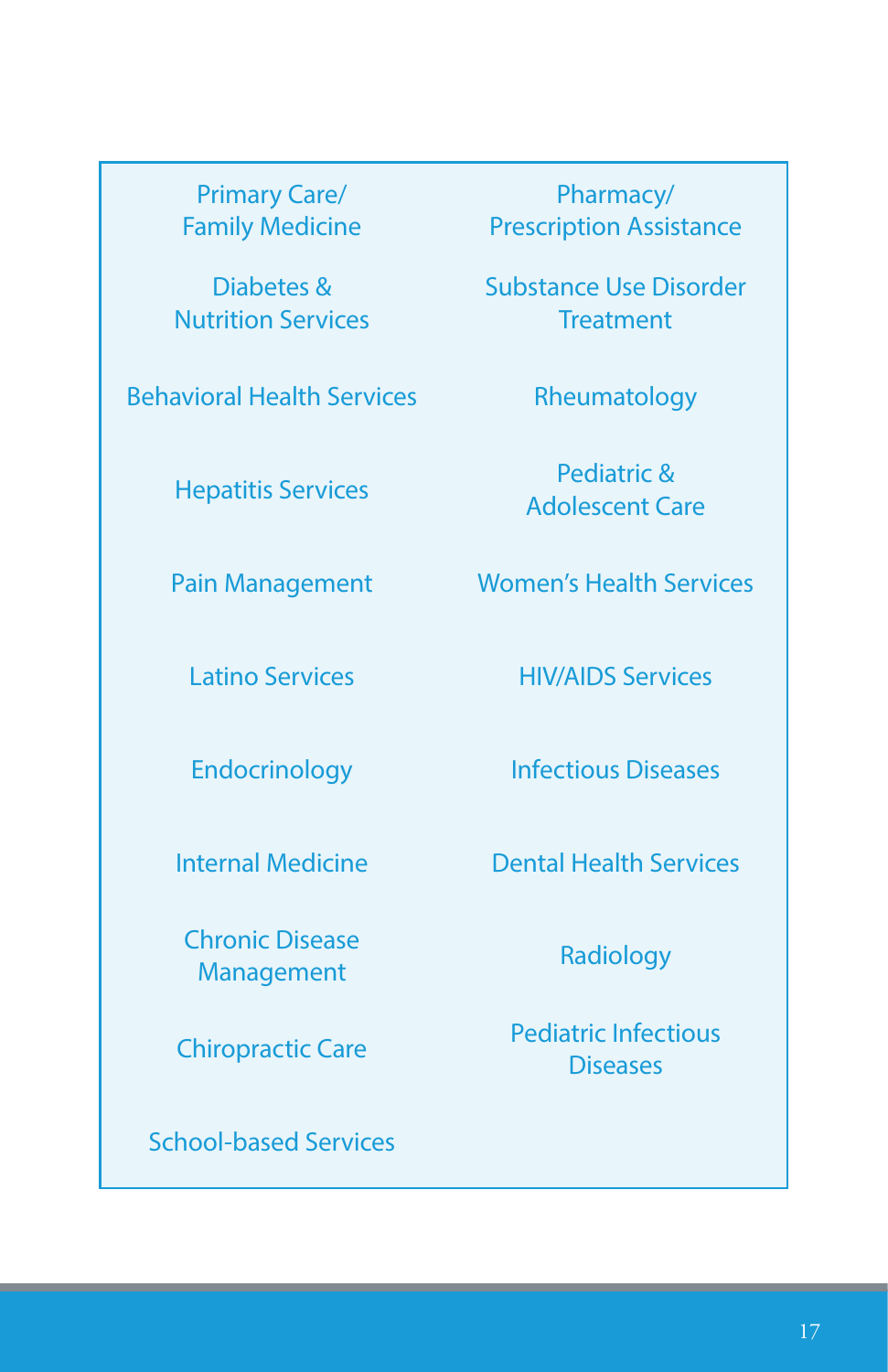### **HopeHealth Locations**

### **Florence County**

#### **HopeHealth Medical Plaza**

360 North Irby Street Florence, SC 29501 (843) 667-9414

#### **HopeHealth on Palmetto Street**

600 East Palmetto Street Florence, SC 29506 (843) 413- 3245

### **HopeHealth Pediatrics in Florence**

1920 2nd Loop Road Florence, SC 29501 (843) 432-3700

#### **HopeHealth at FMU**

121 South Evander Drive Florence, SC 29506 (843) 432-2935

#### **HopeHealth in Timmonsville**

210 East Market Street Timmonsville, SC 29161 (843) 346-3730

#### **HopeHealth in Lake City**

241 Kelley Street Lake City, SC 29560 (843) 394-1051

#### **HopeHealth School-Based Clinic in Lake City**

652 North Matthews Road Lake City, SC 29560 (843) 432-3677

#### **HopeHealth on Pine Needles Road**

Florence, SC 29501 COMING SOON

If you need additional information about any of our services or sites, please visit our website at **hope-health.org**.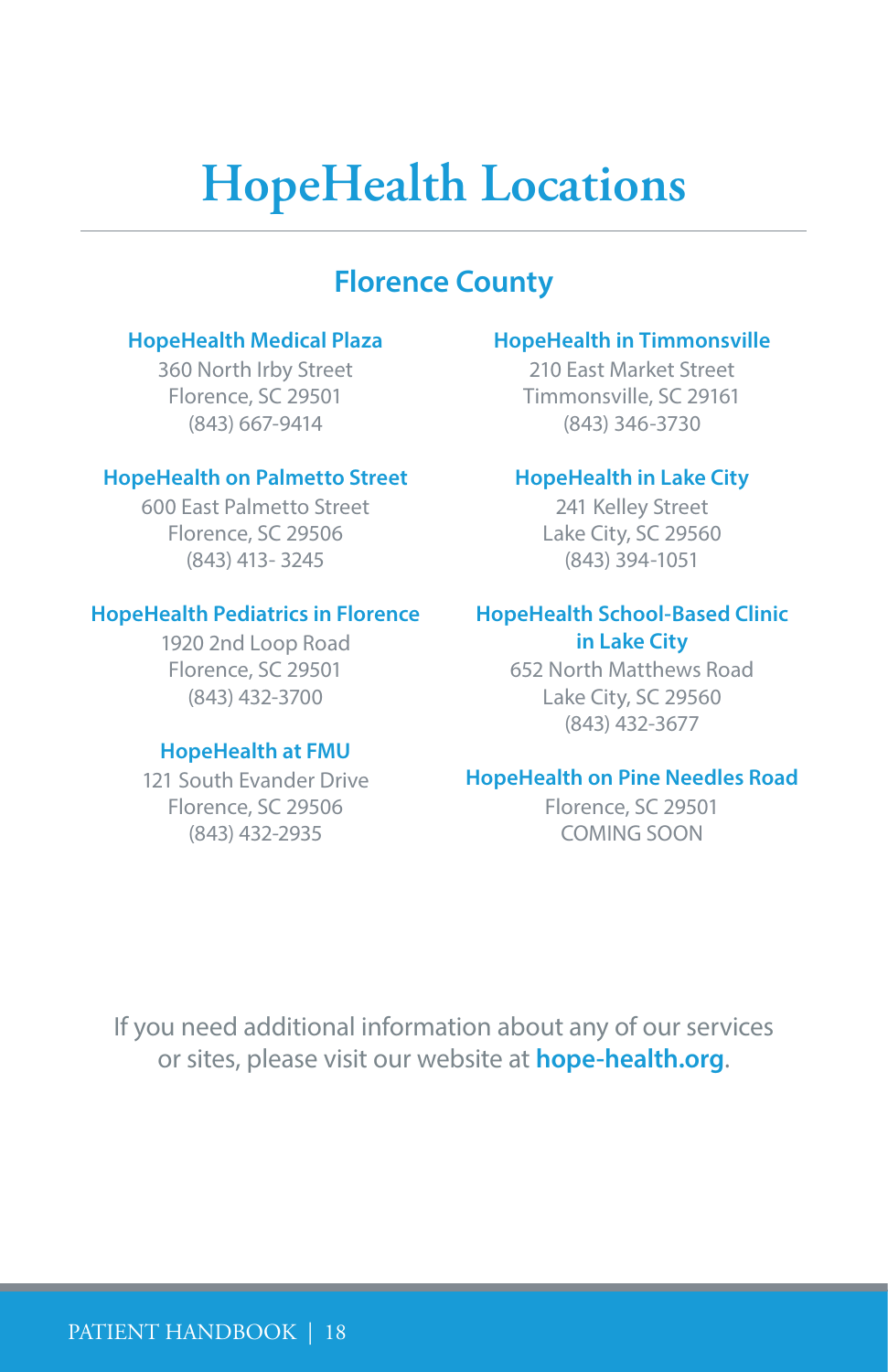### **HopeHealth in Manning**

12 West South Street Manning, SC 29102 (803) 433-4321

#### **HopeHealth Pediatrics in Manning**

11 West Hospital Street Manning, SC 29102 (803) 433-4124

### **Darlington County Aiken County**

#### **HopeHealth at Bethea**

157 Home Ave. Darlington, SC 29532 (843) 432-2960

### **Clarendon County Willamsburg County**

#### **HopeHealth in Kingstree**

520 Thurgood Marshall Boulevard Kingstree, SC 29556 (843) 355-5628

### **HopeHealth in Greeleyville**

86 North Main Street Greeleyville, SC 29056 (843) 426-2335

### **HopeHealth in Aiken**

150 University Parkway Aiken, SC 29801 (803) 643-1977

### **Orangeburg County**

#### **HopeHealth in Orangeburg**

1857 Joe S. Jeffords Highway Orangeburg, SC 29115 (803) 535-2272